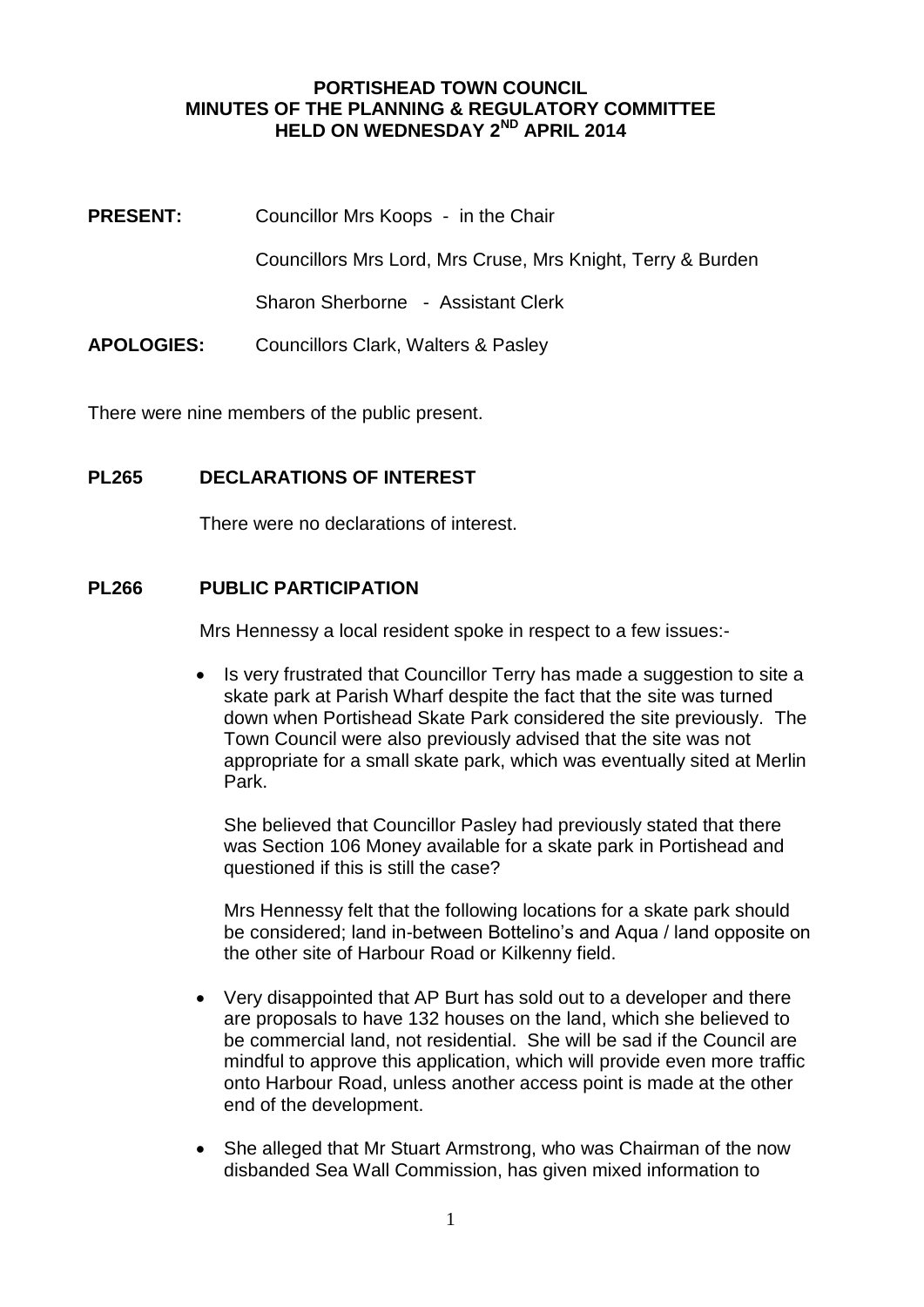residents, the Council and the developers. This may have affected the progressing of registering a footpath along the Sea Wall.

- Mr Collier a resident of Portishead spoke against Planning Application Number 14/P/0467/F. He moved into the area a couple of years ago when there were 3 dwellings planned for the site. There is now 7 dwellings planned for the site, which he feels is too many, and will cause problems with parking, vehicles turning and refuse collection.
- Miss Ewen a resident of Portishead spoke against Planning Application Number 14/P/0467/F. She had written a lengthy letter (dated 27/03/14) of objection to North Somerset Council, which had only today been put on the web-site. She asked that the Town Council read her comments before making a decision on this application.

# **PL267 SECTION 1 – TO BE CONSIDERED BY THE PLANNING & REGULATORY COMMITTEE**

#### **PLANNING APPLICATIONS**

#### **14/P/0467/F FORMER BRACKENWOOD GARDEN CENTRE, NORE ROAD, PORTISHEAD, BRISTOL, BS20 8DU**

Erection of seven residential dwellings

The meeting noted the objections on line and in particular a letter to North Somerset Council from Mr Charles Collier and Miss Carolyn Ewen dated  $27<sup>th</sup>$  March 2014.

Councillor Mrs Knight gave her concern regarding access to and from the site on what has become a very busy road. She understood that there had been fatal traffic accidents in the area.

Councillor Mrs Lord read through the decision notice of an appeal relating to the Section 106 Agreement assigned to this application, in which the Inspector implies that he would approve 7 dwellings, which could influence the Case Officer considering the application, as appeal hearings are expensive. Councillor Mrs Lord addressed Mr Collier and Miss Ewen. She informed them that whilst she has sympathy for them as it looks like overdevelopment of the site, Portishead Town Council can only make a recommendation to the district council. Ultimately North Somerset Council will make the decision whether to approve or refuse the application. Therefore, it would be vital for Mr Collier and Miss Ewen to contact their local District Councillor (Cllr David Pasley) to ask him to call in the planning application to the next North Area Committee meeting for determination before North Somerset Council make the decision.

Councillor Terry proposed objecting to the application on grounds that 7 dwellings is overdevelopment of the site and the increased use of access is a risk to Highway safety. Councillor Mrs Knight seconded Councillor Terry's proposal.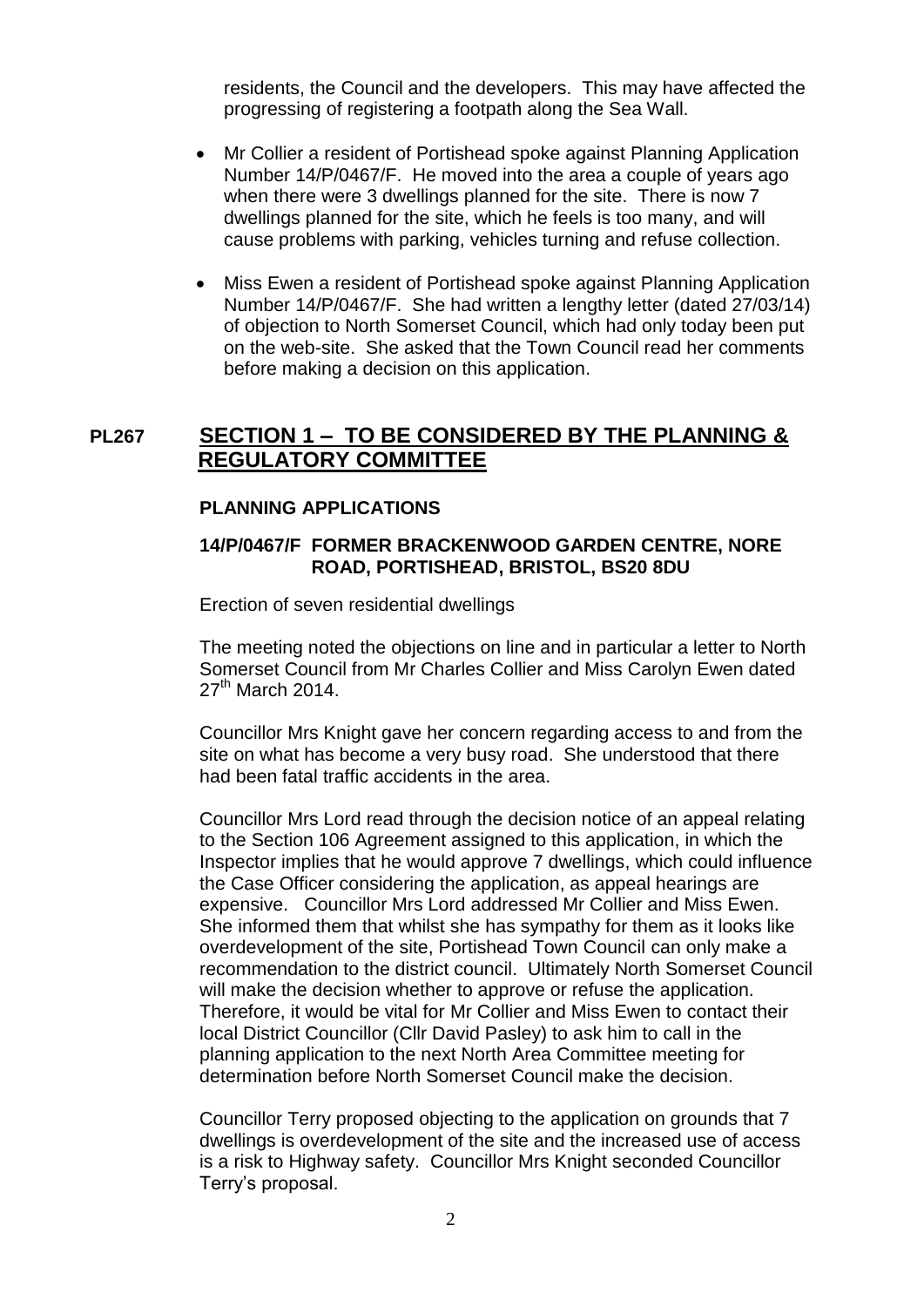A vote was taken and all were in favour.

#### **RESOLVED that:-**

Object – on the grounds that 7 dwellings is overdevelopment of the site and the increased use of access is a risk to Highway safety.

#### **14/P/0551/F 71 WOODHILL ROAD, PORTISHEAD, BS20 7HA**

Construction of orangery to lower ground floor level and variation to garden store at driveway level (11/p/0668/f) following demolition of existing side conservatory.

The meeting discussed the interesting plan, which appeared to be in sympathy with the age of the house.

Councillor Mrs Lord proposed no objection. Councillor Mrs Koops seconded the proposal.

A vote was taken and all were in favour.

#### **RESOLVED that:-**

No objection.

**14/P/0562/ADV BUS STOPS AT VARIOUS SITES IN PORTISHEAD AREA:-, OPPOSITE STATION ROAD, PORTBURY HUNDRED, OPPOSITE POACHER PUBLIC HOUSE, HIGH STREET, PORTISHEAD, OPPOSITE HERON GARDENS JUNCTION WITH PORTBURY COMMON, OPPOSITE WAITROSE, HARBOUR ROAD, PORTISHEAD, ADJACENT TO CO-OP STORE ,HEYWOOD ROAD, PILL & EASTON -IN-GORDANO, ADJACENT TO ASHTON LODGES, ABBOTS LEIGH ROAD, LONG ASHTON**

Display of internally illuminated advertisements in bus shelters

The meeting discussed mixed views but in summary felt parity should be applied. Whether the application is from a district council or a local business, details of the advertisement should be published with the planning application. The financial revenue from the advertising was raised and it was questioned whether bus shelter owners or the district council should receive the financial rewards.

Councillor Mrs Lord proposed objecting to the application on the grounds that the type of advertisement has not been specified and if the application is approved Portishead Town Council should receive a set proportion of the advertisement income relating to their bus shelters (1 opposite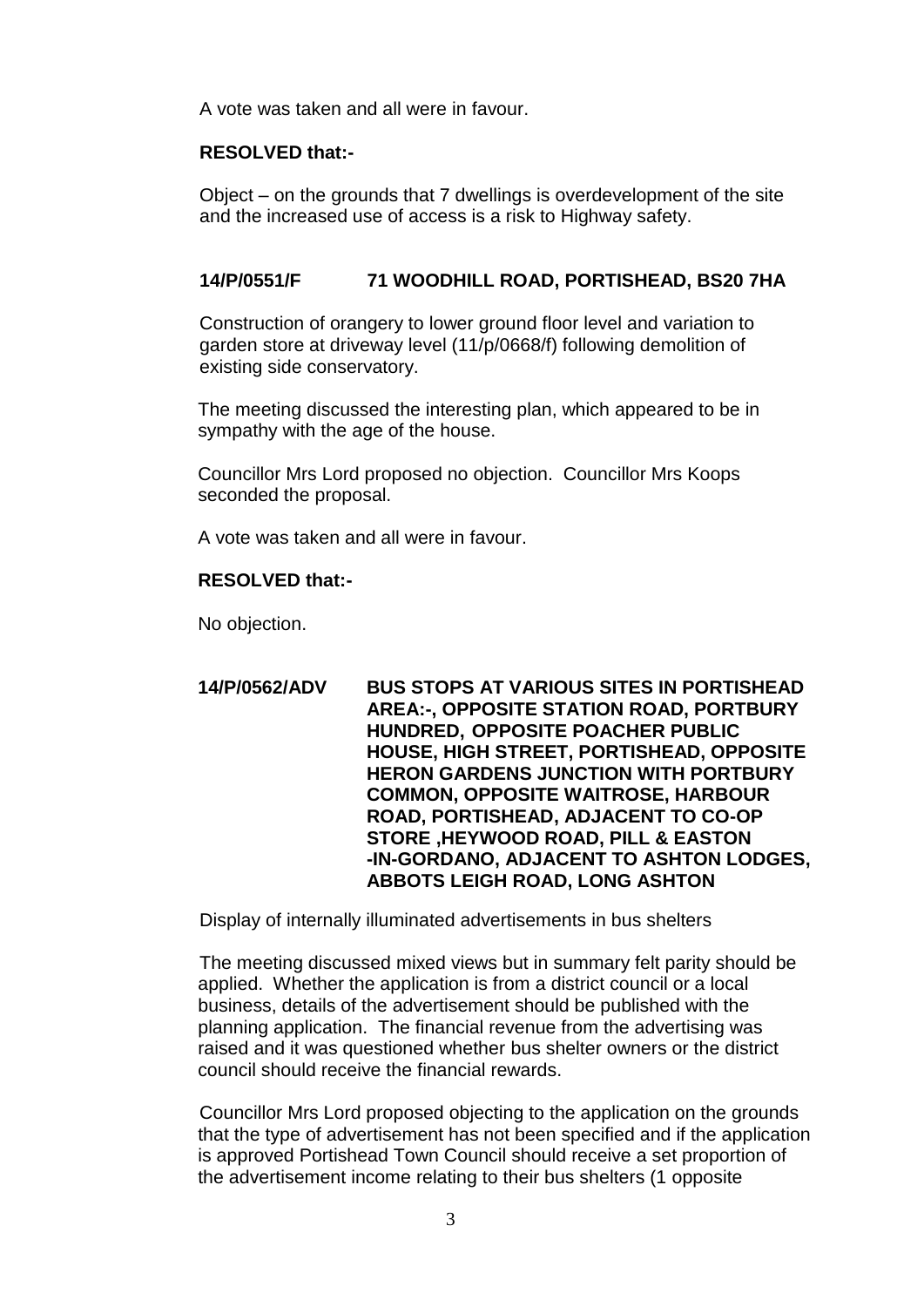Poacher Public House and 1 opposite Heron Gardens). Councillor Mrs Koops seconded the proposal.

A majority vote was noted in favour of the proposal.

#### **RESOLVED that:-**

Object - on the grounds that the type of advertisement has not been specified and if the application is approved, Portishead Town Council should receive a set proportion of the advertisement income relating to their bus shelters (1 opposite Poach Public House and 1 opposite Heron Gardens).

#### **14/P/0596/F SAINSBURYS SUPERMARKET, GORDANO GATE, SERBERT CLOSE, PORTISHEAD**

Variation to Condition 27 of planning permission 12/P/1506/F (Variation to Condition 17 of planning permission 11/P/0955/F - Erection of food store customer parking, service access and associated development. To amend delivery times) to allow the sale of footwear.

The meeting noted the variation and the affect this may have on the High Street traders (footwear).

Councillor Mrs Lord proposed objecting on the grounds of support for existing High Street businesses. In particular, an established footwear shop is to move to larger premises in summer 2014. The business plan for this move was formulated knowing that conditions (No.27 and 17) were in force, so a change at this point would be most unfair. There were good reasons for imposing these conditions. The evidence provided by the applicant does not make a convincing case that the retail sector in the town is now significantly different. Councillor Burden seconded the proposal.

A majority vote in favour was noted.

#### **RESOLVED that:-**

Object - on the grounds of support for existing High Street businesses. In particular, an established footwear shop is to move to larger premises in summer 2014. The business plan for this move was formulated knowing that conditions (No.27 and 17) were in force, so a change at this point would be most unfair. There were good reasons for imposing these conditions. The evidence provided by the applicant does not make a convincing case that the retail sector in the town is now significantly different.

# **PL268 SECTION 2 PLANNING MATTERS (RECOMMENDATIONS TO TOWN COUNCIL)**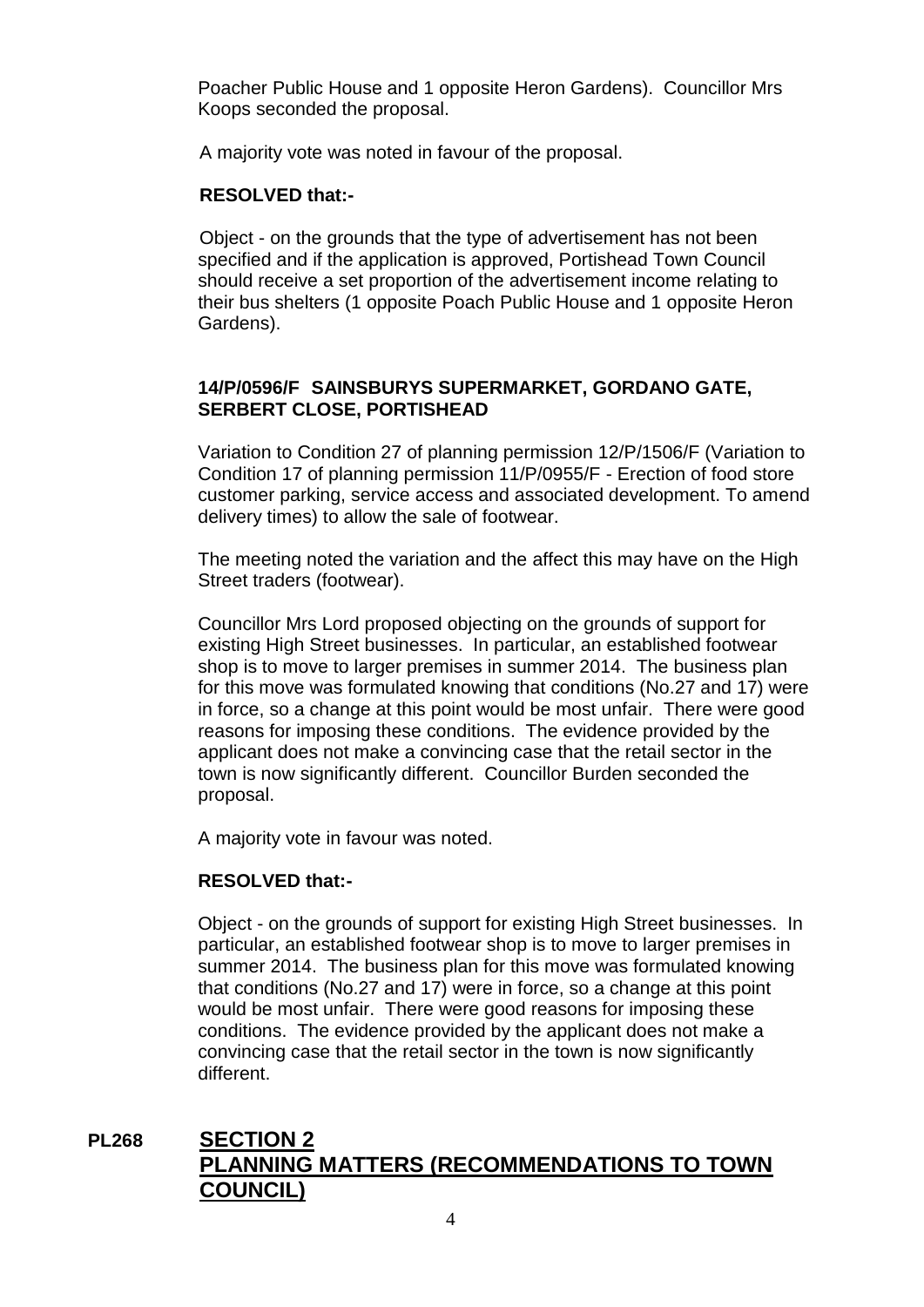# **5. OTHER PLANNING MATTERS**

## **A. DISABLED ADVISORY PARKING BAY REQUEST**

Reference: 10217746

An application is attached relating to 31 Eastcliff, Portishead. Comments are required by North Somerset Council before 14<sup>th</sup> April 2014.

The meeting considered the level of vehicles parked on the highway and the parking space allocated to the applicant behind the property. It also noted that there was already one disabled bay close by.

Councillor Mrs Lord proposed approval of the disabled parking bay as the need for this disabled person to be able to park close to her home is greater than most. The proposal was not seconded.

Councillor Mrs Koops asked for a vote of objection. No vote was recorded.

### **RECOMMENDATION:-**

Councillor Mrs Koops recommended that the matter be deferred for decision by Town Council on  $9<sup>th</sup>$  April. The meeting agreed with this recommendation.

## **B. THE SEA WALL COMMISSION**

Councillor Terry referred to the report titled 'Report to the Public Rights of Way Sub Committee' by Elaine Bowman (Senior Access Officer) in preparation of its meeting on 18<sup>th</sup> March 2014.

Councillor Terry hopes that a Deed of Variation will remove the onus from the developer (Persimmon) to lock the gates thus allowing access for the public. It has been agreed that if this is not processed within 6 months the Public Rights of Way Sub Committee will reconsider bringing the application out of sequence for determination.

Councillor Burden stated that he would rather spend money on upgrading the path for everyone to use than on legal bills. Whilst he hopes that the gates could be removed once an agreement is reached, some form of structure should be put up to stop four-by-four vehicles using the area.

# **C. NORTH SOMERSET COUNCIL WIND TURBINE SPD**

Portishead Town Council has been invited to comment in regards to the above supplementary planning document. Further information can be found on line at **[http://consult-ldf.n](http://consult-ldf.n-somerset.gov.uk/consult.ti/wt_dspd/consultationHome)[somerset.gov.uk/consult.ti/wt\\_dspd/consultationHome](http://consult-ldf.n-somerset.gov.uk/consult.ti/wt_dspd/consultationHome)**.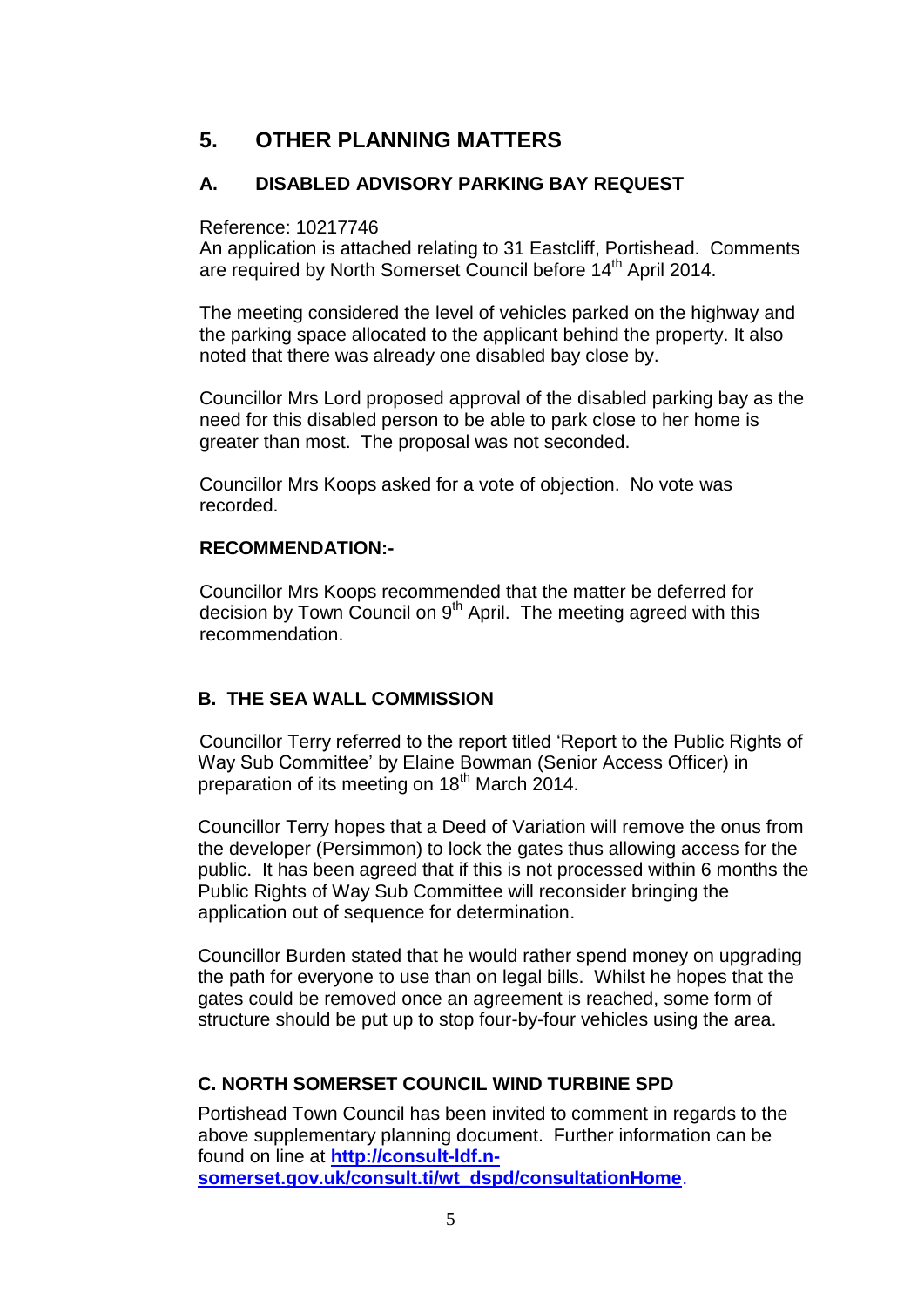The consultation is open until Monday 14<sup>th</sup> April 2014. Whilst at present there are no proposed location maps, pages 12-16 of Section 3, Site Selection, should be considered.

## **RECOMMENDATION:-**

Portishead Town Council has no comment to make on this occasion.

## **D. S106 MONEY FROM SAINSBURY**

The meeting considered an email received from Kevin Carlton detailing the summary of S106 money agreed relating to 11/P/0955/F. There were several suggestions made for utilising the money, which was predominantly agreed to assist Portishead High Street:

- Repair of precinct, the gateway to Portishead high street (pedestrian safety)
- Installation of a crossing at Quays Avenue
- Investigation of utilising The Mezze / Poacher car park for high street parking

#### **RECOMMENDATION:-**

Portishead Town Council forms a working party and arranges a meeting with Portishead Chamber of Trade to:-

- i) formulate a 'wish list' of how the money could be spent by North Somerset Council towards enhancing Portishead high street,
- ii) update the 2000 document developed by Portishead Town Council and Portishead Chamber of Trade,

The working party should then report back to Portishead Town Council at its full council meeting on  $9<sup>th</sup>$  July 2014.

### **E. ROAD NAMES – DEVELOPMENT AT ST. JOSEPHS SCHOOL, WEST HILL, PORTISHEAD**

The proposal received via North Somerset Council for the developer to name roads, as detailed below, was discussed:-

Rose Hill: road accessed from Nore Road

La Sainte: road accessed from West Hill

#### **RECOMMENDATION:-**

Portishead Town Council agrees the proposed road names for the development at St. Josephs School.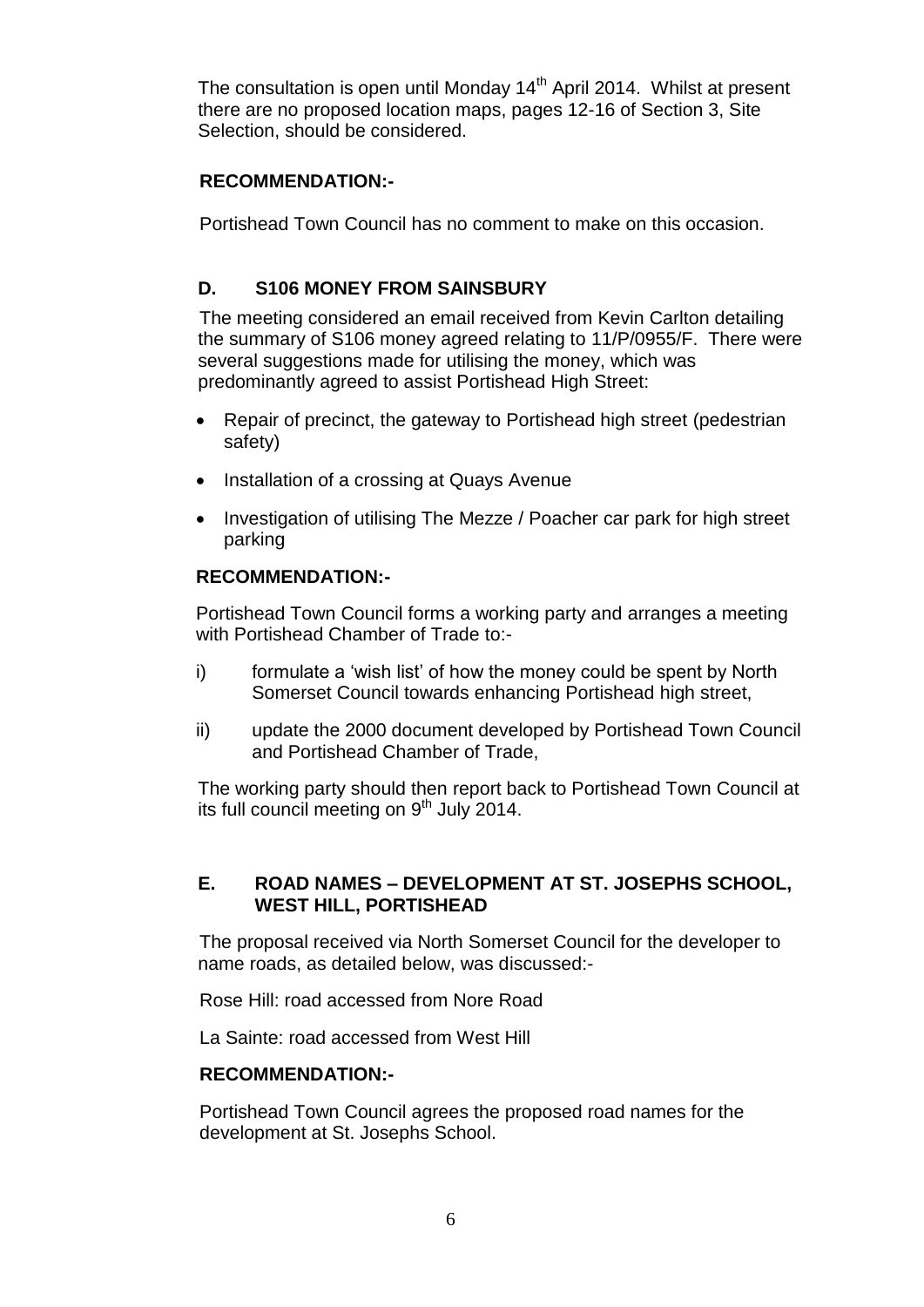# **F. ENFORCEMENT CASE 2012/0308 - ERECTION OF BALCONY AND REMOVAL OF TREES AT 15 CABOT RISE, PORTISHEAD**

The case history detailed by an email from Chris Nolan of NSC was noted.

## **RECOMMENDATION:-**

Portishead Town Council notes the case history.

# **PL269 SECTION 3 – DELEGATED CHAIRMAN DECISIONS**

Delegated decisions made by the P & R Chairman on the attached table under delegated powers were noted.

*Assistant Clerk Note: Councillor Mrs Cruse left the meeting @ 8.30pm*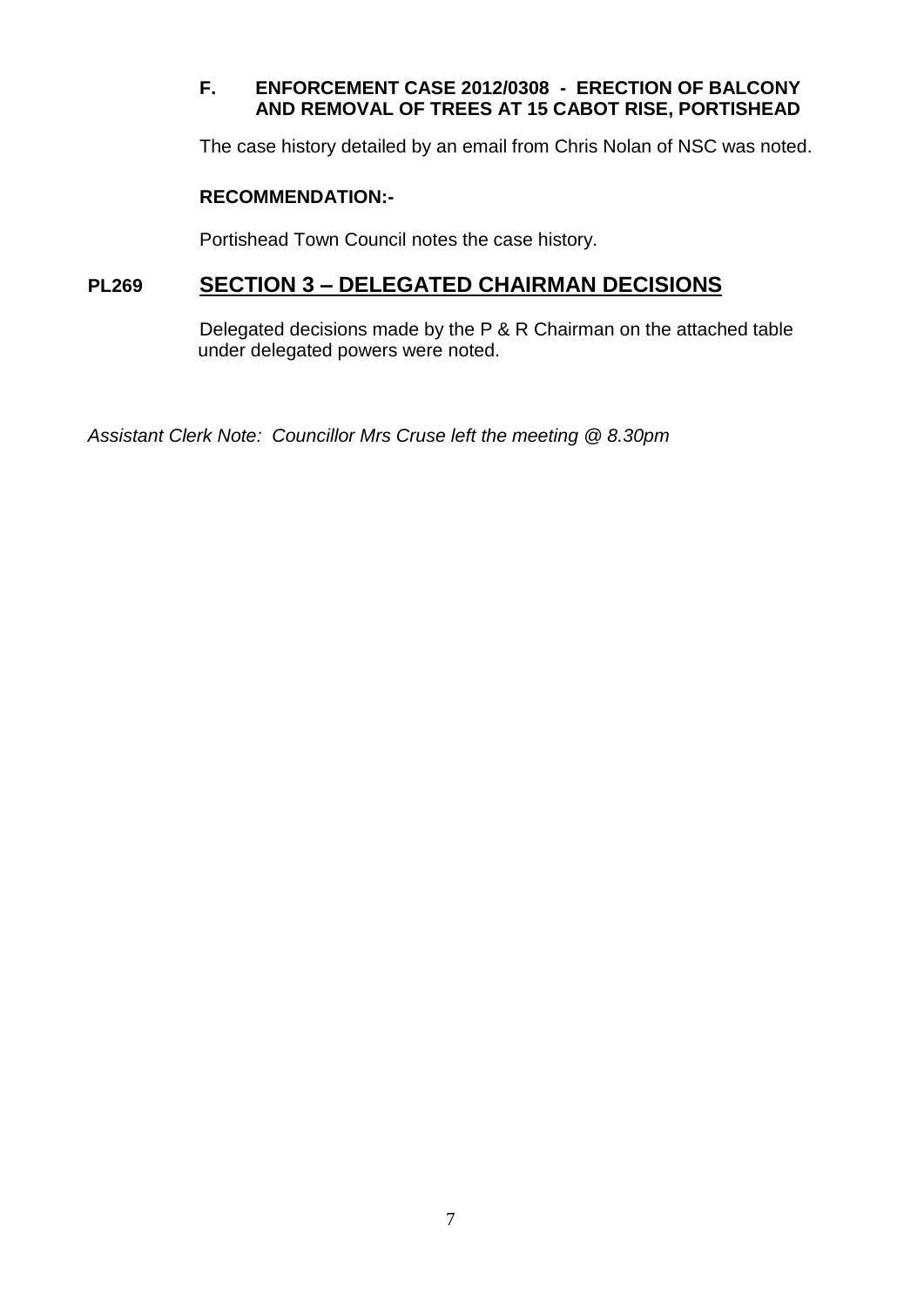# **SECTION 3 – DELEGATED CHAIRMAN DECISIONS - FOR INFORMATION**

# **PLANNING APPLICATIONS AS REPORTED BY THE PLANNING & REGULATORY CHAIRMAN**

| <b>APPLICATION</b><br>NO. | <b>LOCATION</b>                                                            | <b>PROPOSAL</b>                                                                                                                                                 | <b>RECOMMENDATION</b>                                            |
|---------------------------|----------------------------------------------------------------------------|-----------------------------------------------------------------------------------------------------------------------------------------------------------------|------------------------------------------------------------------|
| 14/P/0427/F               | 108 Nore Road,<br>Portishead, BS20 8EN                                     | Erection of a single storey rear<br>extension                                                                                                                   | No objection – subject to no valid objections from<br>neighbours |
| 14/P/0445/RG3             | <b>Portishead Primary</b><br>School, Station Road,<br>Portishead, BS20 7DB | Erection of single storey<br>extensions to hall, admin block<br>and front entrance (south<br>elevation).                                                        | No objection – subject to no valid objections from<br>neighbours |
| 14/P/0450/F               | 28 Slade Road,<br>Portishead, BS20 6BS                                     | Erection of a two storey side<br>extension with integral garage<br>following demolition of existing<br>garage                                                   | No objection – subject to no valid objections from<br>neighbours |
| 14/P/0472/F               | 10 Ashdown Road,<br>Portishead, BS20 8DP                                   | Erection of a two storey front<br>extension                                                                                                                     | No objection - subject to no valid objections from<br>neighbours |
| 14/P/0473/F               | 6 Lapwing Close,<br>Portishead, BS20 7NJ                                   | Erection of satellite dish                                                                                                                                      | No objection – subject to no valid objections from<br>neighbours |
| 14/P/0530/F               | 106 Hillside Road,<br>Portishead, BS20 8LQ                                 | Loft conversion to include dormer<br>to side (north east) elevation.                                                                                            | No objection – subject to no valid objections from<br>neighbours |
| 14/P/0536/F               | 109 The Downs,<br>Portishead, BS20 6EE                                     | Erection of a single storey front<br>extension to align with the front of<br>existing garage and conversion of<br>part of one side of double garage<br>into WC. | No objection – subject to no valid objections from<br>neighbours |
| 14/P/0538/F               | 9 Mulberry Avenue,<br>Portishead, BS20 7LG                                 | Erection of a single storey rear<br>extension and construction of<br>front entrance porch.                                                                      | No objection – subject to no valid objections from<br>neighbours |
| 14/P/0561/F               | 19 Watch House Place,<br>Portishead, BS20 7AU                              | Erection of a rear conservatory.                                                                                                                                | No objection – subject to no valid objections from<br>neighbours |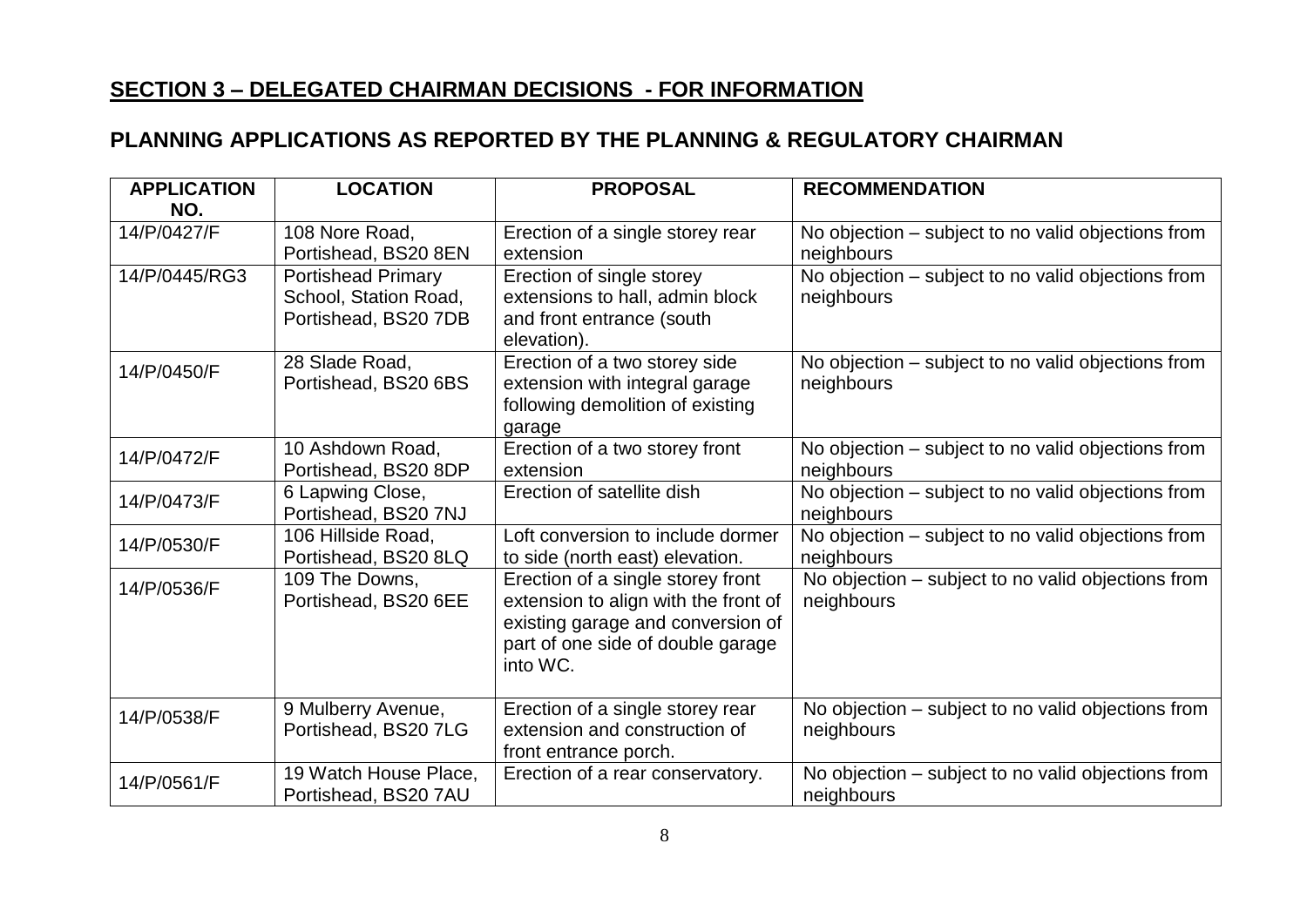| 14/P/0587/F | 263 Down Road,<br>Portishead, BS20 8HY        | Erection of a first floor side<br>extension and loft conversion<br>including a dormer window and<br>first floor | No objection – subject to no valid objections from<br>neighbours |
|-------------|-----------------------------------------------|-----------------------------------------------------------------------------------------------------------------|------------------------------------------------------------------|
| 14/P/0599/F | Commercial unit, Block<br>A, Area B, Merchant | Change of use from A1 / A3 retail<br>/cafe use to a mixed use of                                                | No objection – subject to no valid objections from               |
|             |                                               |                                                                                                                 | neighbours                                                       |
|             | Square, East Dock,                            | A1/D1 for retail / hair and beauty                                                                              |                                                                  |
|             | Portishead                                    | treatment use.                                                                                                  |                                                                  |

| 14/P/0309/F<br>3 Bristol Road,<br>Portishead, BS20 6PZ | Raise roof height of outbuilding to<br>front of property. Please note,<br>additional information<br>supplied by NSC 'The increased<br>roof height of outbuilding (located<br>on the north boundary of the site)<br>by 0.5 metres' | No objection – subject to no valid objections from<br>neighbours |
|--------------------------------------------------------|-----------------------------------------------------------------------------------------------------------------------------------------------------------------------------------------------------------------------------------|------------------------------------------------------------------|
|--------------------------------------------------------|-----------------------------------------------------------------------------------------------------------------------------------------------------------------------------------------------------------------------------------|------------------------------------------------------------------|

# **TREE APPLICATIONS AS REPORTED BY THE PLANNING & REGULATORY CHAIRMAN**

| <b>APPLICATION</b><br>NO. | <b>LOCATION</b>                                   | <b>PROPOSAL</b>                                                                                  | <b>RECOMMENDATION</b>                                                                  |
|---------------------------|---------------------------------------------------|--------------------------------------------------------------------------------------------------|----------------------------------------------------------------------------------------|
| 14/P/0494/TPO             | 7A Down Road,<br>Portishead                       | Beech - Remove lower<br>branches to a height of 3-4M,<br>Reduce crown height and spread<br>by 2M | No objection – subject to the tree work being<br>postponed until bird nesting is over. |
| 14/P/0580/WT              | 9 Kilkenny Place,<br>Portishead, BS20 6JD         | 1 Sycamore - Fell                                                                                | No objection – subject to the approval of the<br>North Somerset Council Tree Officer   |
| 14/P/0586/TPO             | 71 Brock End,<br>Portishead, Bristol, BS20<br>8LS | 1 Ash - Reduce canopy 30% Max                                                                    | No objection – subject to the approval of the<br>North Somerset Council Tree Officer   |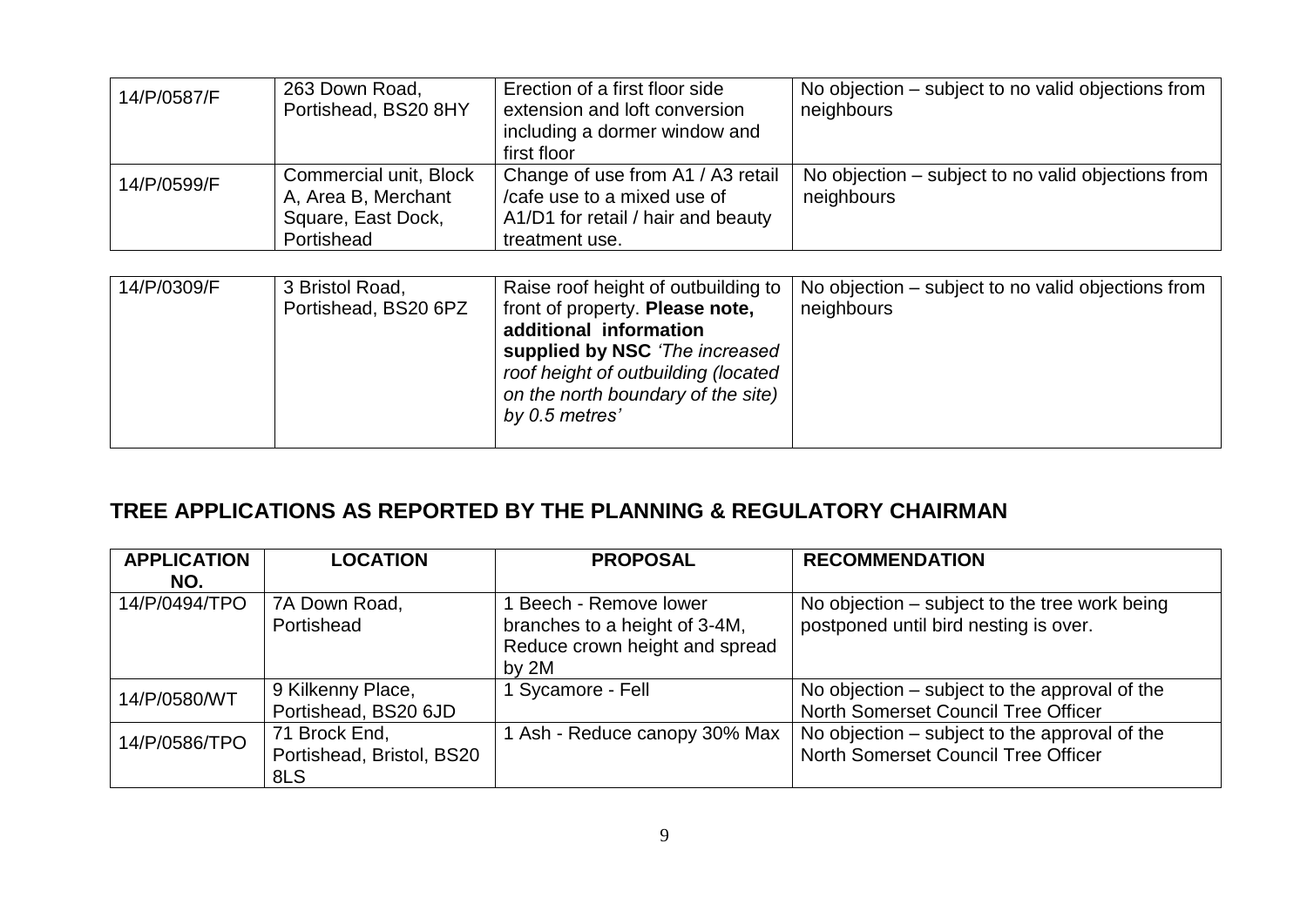# **PL270 OTHER PLANNING MATTERS - FOR INFORMATION**

The following notifications/acknowledgements from North Somerset Council were noted:-

#### **A. PLANNING APPLICATION WITHDRAWN**

14/P/0122/LDE 1, 2 & 3 Mead Farm Cottages, Clevedon Road, Portishead, BS20 8PL Certificate of lawful use for the continued use of dwelling no. 2 to be used as 2 self-contained flats

#### **B. CONSENT GRANTED**

13/P/2184/F 6A Beach Hill, Portishead, BS20 7HT Erection of single storey side and front extension following demolition of existing conservatory. Creation of front and side dormer windows.

#### **C. CONSENT REFUSED**

- 14/P/0018/TPO 5 Little Halt, Portishead, BS20 8JQ 1 Beech – Prune back to boundary. 2 Beech – Prune branches back 4M from boundary.
- 14/P/0068/F 10 Clayton Close, Portishead, BS20 6YU Erection of a first floor front extension, a two storey side extension and a single storey rear extension.

#### **D. TOWN AND COUNTRY PLANNING ACT 1990 – APPEAL UNDER SECTION 78**

13/P/0483/F Land at Blackrock Villas, Clevedon Road, Portishead, BS20 8PN Development of a zero-carbon four bedroom subterranean dwelling incorporating self-generating renewable energy, uncovered subterranean courtyard and hard standing area and access together with soft and hard landscaping.

> An appeal has been made to the Planning Inspectorate against North Somerset Council's decision to refuse the above planning permission. Appeal reference number APP/DO121/A/14/2213634. The previous comments made by Portishead Town Council – *Object to the planning application on the following*